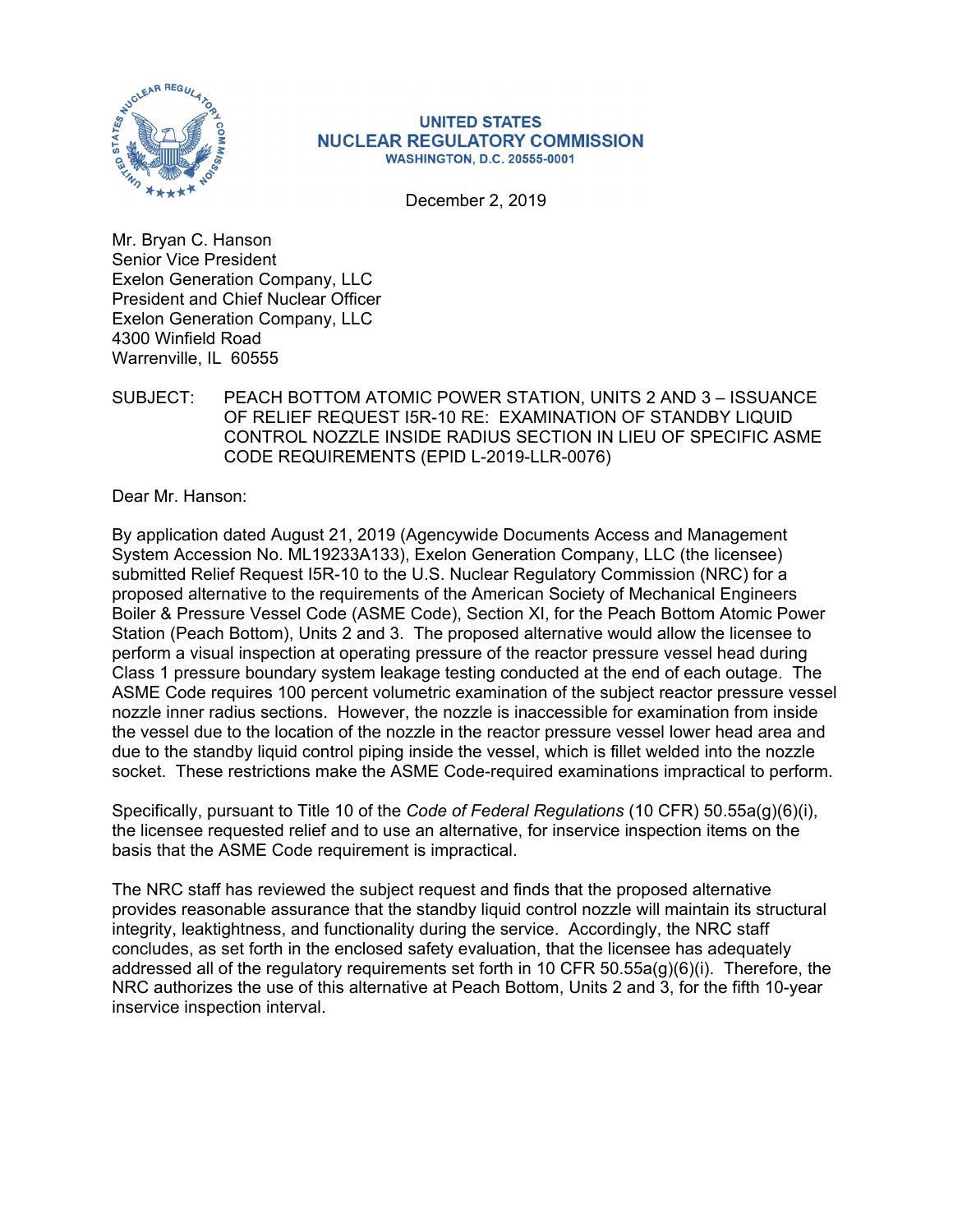All other requirements of the ASME Code, Section XI, for which relief has not been specifically requested and authorized by the NRC staff remain applicable, including third party review by the Authorized Nuclear Inservice Inspector.

If you have any questions please contact the Peach Bottom Project Manager, Jennifer Tobin, at 301-415-2328 or Jennifer.Tobin@nrc.gov.

Sincerely,

# */RA/*

James G. Danna, Chief Plant Licensing Branch 1 Division of Operating Reactor Licensing Office of Nuclear Reactor Regulation

Docket Nos. 50-277 and 50-278

Enclosure: Safety Evaluation

cc: Listserv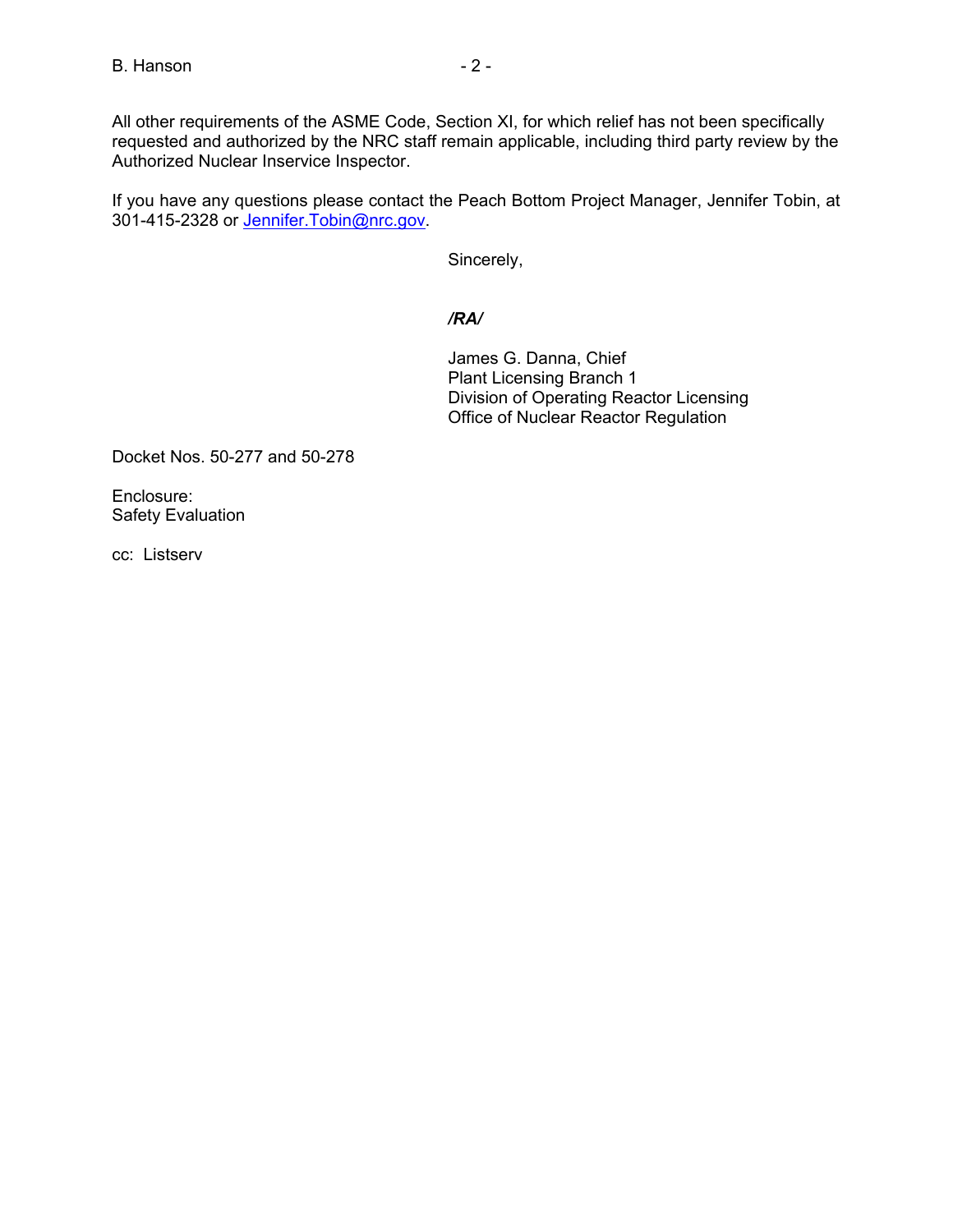

#### **UNITED STATES NUCLEAR REGULATORY COMMISSION WASHINGTON, D.C. 20555-0001**

# SAFETY EVALUATION BY THE OFFICE OF NUCLEAR REACTOR REGULATION

# REGARDING ALTERNATIVE REPAIR

# FOR HIGH PRESSURE SERVICE WATER SYSTEM PIPING

# EXELON GENERATION COMPANY, LLC

# PEACH BOTTOM ATOMIC POWER STATION, UNITS 2 AND 3

# DOCKET NOS. 50-277 AND 50-278

# 1.0 INTRODUCTION

By application dated August 21, 2019 (Agencywide Documents Access and Management System Accession No. ML19233A133), Exelon Generation Company, LLC (the licensee) submitted a relief request to the U.S. Nuclear Regulatory Commission (NRC or the Commission) for a proposed alternative to the requirements of the American Society of Mechanical Engineers Boiler and Pressure Vessel Code (ASME Code), Section XI, for the Peach Bottom Atomic Power Station (Peach Bottom), Units 2 and 3. The proposed alternative would allow the licensee to perform a visual inspection, at operating pressure, of the reactor pressure vessel (RPV) head during Class 1 pressure boundary system leakage testing conducted at the end of each outage. The ASME Code requires 100 percent volumetric examination of the subject RPV nozzle inner radius sections. However, the nozzle is inaccessible for examination from inside the vessel due to the location of the nozzle in the RPV lower head area and due to the standby liquid control (SLC) piping inside the vessel, which is fillet welded into the nozzle socket. These restrictions make the ASME Code required examinations impractical to perform.

Specifically, pursuant to Title 10 of the *Code of Federal Regulations* (10 CFR) 50.55a(g)(6)(i), the licensee requested to use the alternative on the basis that complying with the specified requirement would result in hardship or unusual difficulty, without a compensating increase in the level of quality and safety.

### 2.0 REGULATORY EVALUATION

The licensee's request proposes an alternative to the requirements of the ASME Code, Section XI, Table IWB-2500-1, Examination Category B-D, Item No. B3.100. Pursuant to 10 CFR 50.55a(g)(4), ASME Code Class 1, 2, and 3 components (including supports) must meet the requirements, except design and access provisions and preservice examination requirements, set forth in the ASME Code, Section XI, to the extent practical within the limitations of design, geometry, and materials of construction of the components. The regulations require that inservice examination of components and system pressure tests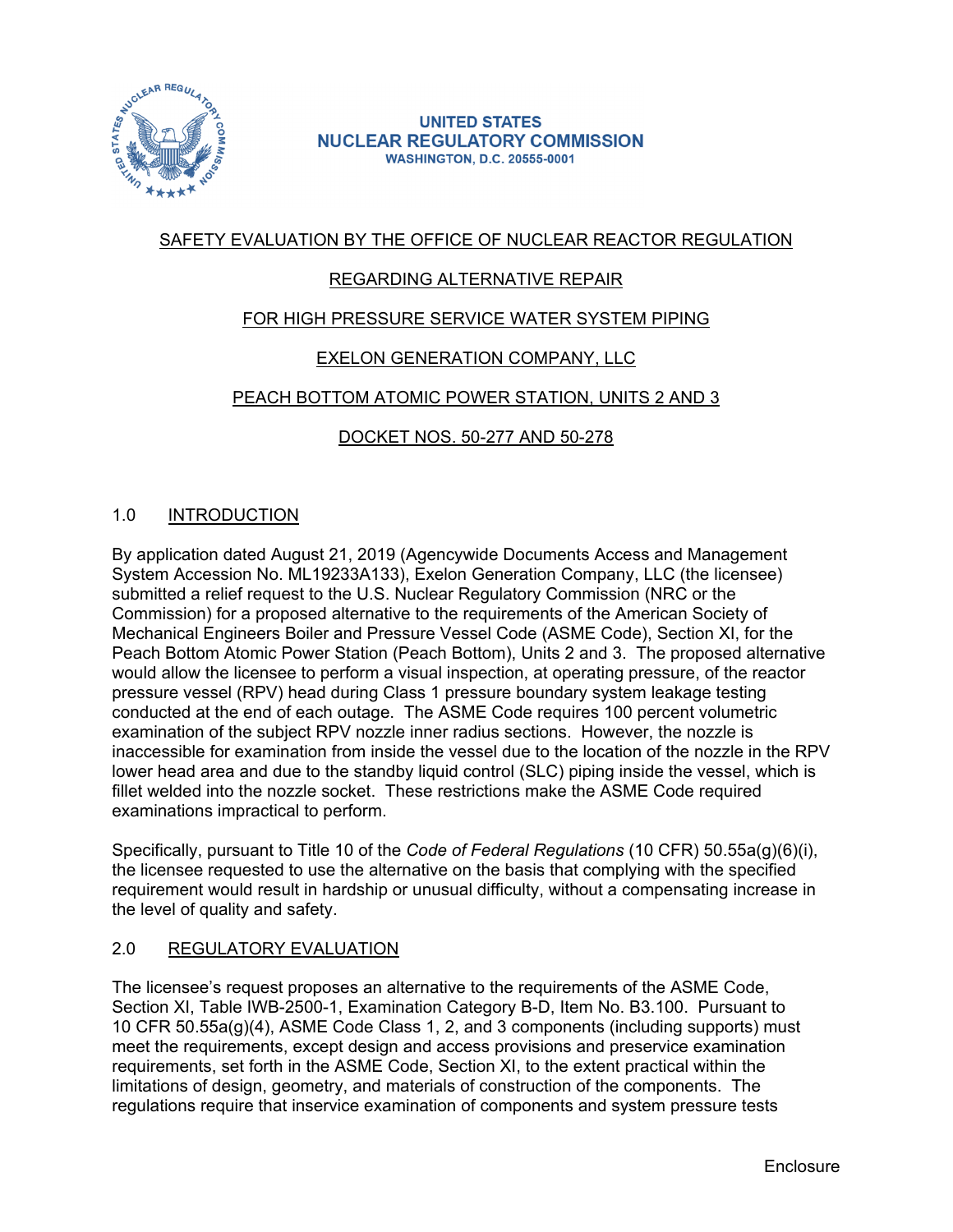conducted during 120-month inspection intervals subsequent to the first inspection interval comply with the latest edition and addenda of the ASME Code, incorporated by reference in 10 CFR 50.55a(a), 12 months before the start of the 120-month inspection interval.

The regulations in 10 CFR 50.55a(g)(5)(iii) state that if a licensee determines that conformance with an ASME Code requirement is impractical for its facility, the licensee must notify the NRC and submit information in support of its determination. Determinations of impracticality must be based on the demonstrated limitations experienced when attempting to comply with the ASME Code requirements during the inservice inspection (ISI) interval for which the request is being submitted. Requests for relief must be submitted to the NRC no later than 12 months after the expiration of the 120-month inspection interval for which relief is sought.

The regulations in 10 CFR 50.55a(g)(6)(i) state that the NRC will evaluate determinations that ASME Code requirements are impractical. The NRC may grant such relief and may impose such alternative requirements as it determines are authorized by law, will not endanger life or property or the common defense and security, and are otherwise in the public interest, giving due consideration to the burden upon the licensee that could result if the requirements were imposed on the facility.

Based on the above, and subject to the following technical evaluation, the NRC staff finds that regulatory authority exists for the licensee to request the use of an alternative, and the NRC to authorize the proposed alternative for the fifth ISI interval, but not for the life of the plant.

### 3.0 TECHNICAL EVALUATION

### 3.1 Background

The relief request addresses the examination of the inside radius section of the SLC nozzle for the fifth ISI interval at Peach Bottom, Units 2 and 3. The examination category and item numbers are addressed in Table IWB-2500-1 of the ASME Code, 2001 Edition through 2003 Addenda.

### 3.2 ASME Code Requirements

Table IWB-2500-1, Examination Category B-D, Item No. B3.100, requires a volumetric examination to be performed on the inner radius section of all reactor vessel nozzles each inspection interval. Table IWB-2500-1, Examination Category B-D, Item No. B3.100, refers to the nozzle configurations shown in Figure No. IWB-2500-7.

### 3.3 Applicable ASME Code Edition and Addenda

For the fifth 10-year ISI interval at Peach Bottom, the Code of record for the inspection of ASME Code Class 1, 2, and 3 components is the ASME Code, Section XI, 2001 Edition through the 2003 Addenda.

### 3.4 Licensee's Proposed Alternative

In its August 21, 2019, submittal, the licensee stated, in part, the following:

The Standby Liquid Control (SLC) nozzle, as shown in Figure 1, is designed with an integral socket to which the boron injection piping is fillet welded. This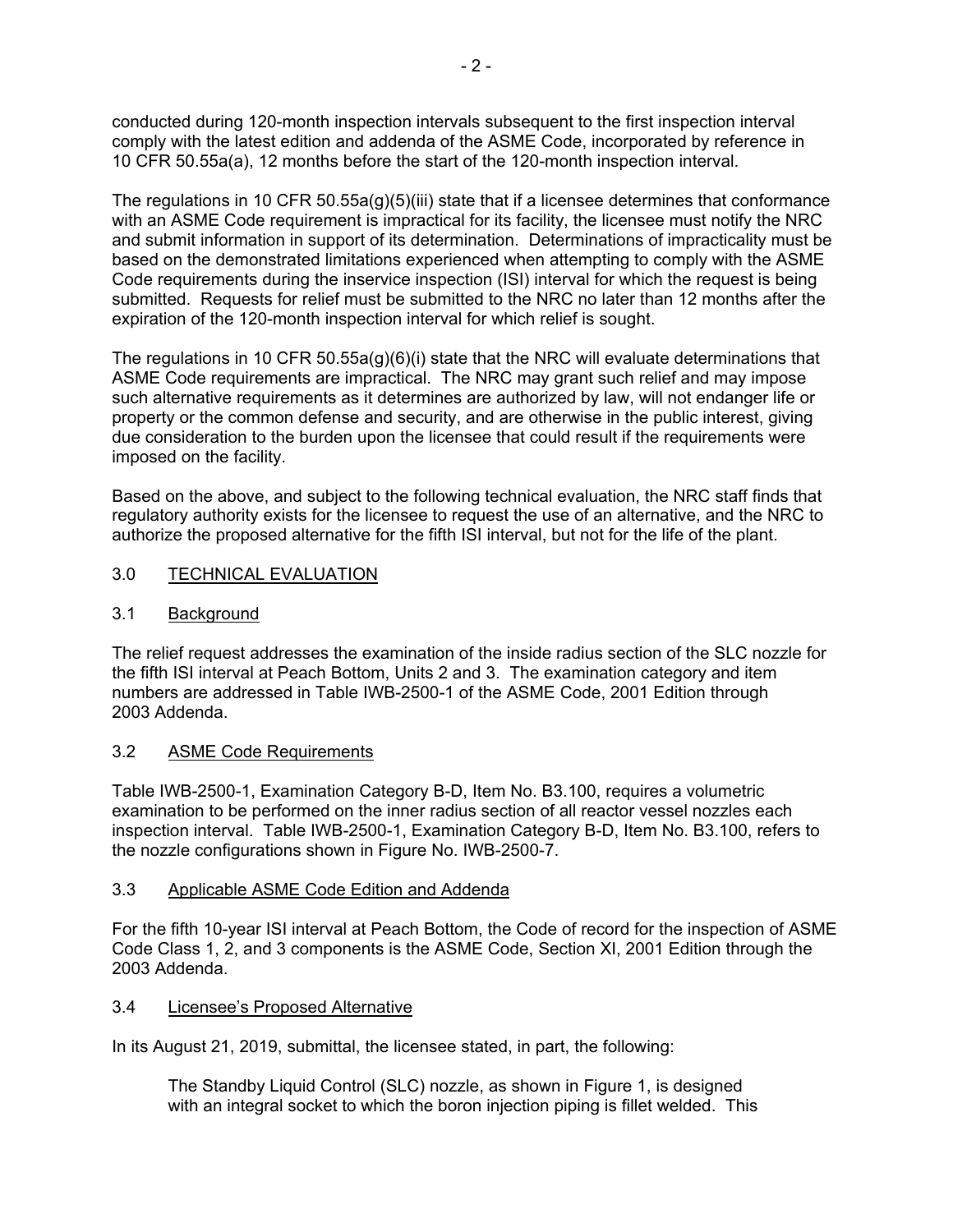design is different from the configurations shown in ASME, Section XI, Figure No. IWB-2500-7. The SLC nozzle is located in the bottom head of the vessel in an area that is inaccessible for ultrasonic examinations from the inside of the vessel. Therefore, ultrasonic examinations can only be performed from the outside diameter of the vessel. As shown in Figure 1, the ultrasonic scan would need to travel through the full thickness of the vessel into a complex cladding/socket configuration. These geometric and material reflectors inherent in the design prevent a meaningful examination from being performed on the inner radius of the SLC nozzle. In addition, the inner radius socket attaches to piping that injects boron at locations far removed from the nozzle. Therefore, the SLC nozzle inner radius is not subjected to turbulent mixing conditions that are a concern at other nozzles.

The licensee also stated that conformance with the ASME Code required examinations is impractical, as it would require extensive structural modifications to the component and surrounding structure, which would be cost prohibitive.

### 3.5 Proposed Alternative and Basis for Use

As an alternative examination, a system leakage test of the Class 1 pressure boundary is conducted at the end of each outage at operating pressure. The RPV bottom head penetrations, including the SLC penetration, are visually inspected during the leakage test with the acceptance criteria being zero leakage.

# 3.6 Duration of Proposed Alternative

The licensee requested relief for the fifth ISI interval for Peach Bottom, Units 2 and 3, which began on January 1, 2019, and is scheduled to conclude on December 31, 2028, and for the remainder of the plant life. The NRC staff finds that regulatory authority exists for the Commission to grant the relief requested by the licensee for the fifth ISI interval, but not for the life of the plant.

# 4.0 NRC STAFF EVALUATION

Pursuant to 10 CFR  $50.55a(g)(5)(iii)$ , the licensee submitted this request for relief from the examination requirements of the ASME Code, Section XI. The NRC staff's evaluation of the licensee's request for relief focused on (1) whether the ASME Code requirement is impractical, (2) whether the imposition of the ASME Code required inspections would result in a burden to the licensee, and (3) whether the licensee's examination coverage provides reasonable assurance of structural integrity and leaktightness of the subject welds.

The ASME Code requires 100 percent volumetric examination of the subject RPV nozzle inner radius sections. However, as shown in the drawing provided by the licensee in the application, the nozzle configuration and inside geometry prevent obtaining meaningful examination results from the outside of the RPV. The nozzle is inaccessible for examination from inside the vessel due to the location of the nozzle in the RPV lower head area and due to the SLC piping inside the vessel, which is fillet welded into the nozzle socket. These restrictions make the ASME Code-required examinations impractical to perform. To complete the examinations as required by the ASME Code, the licensee would have to redesign and modify the RPV and SLC piping. The NRC staff finds that imposition of the Code required examinations on the subject welds would result in a considerable and unnecessary burden on the licensee and is impractical.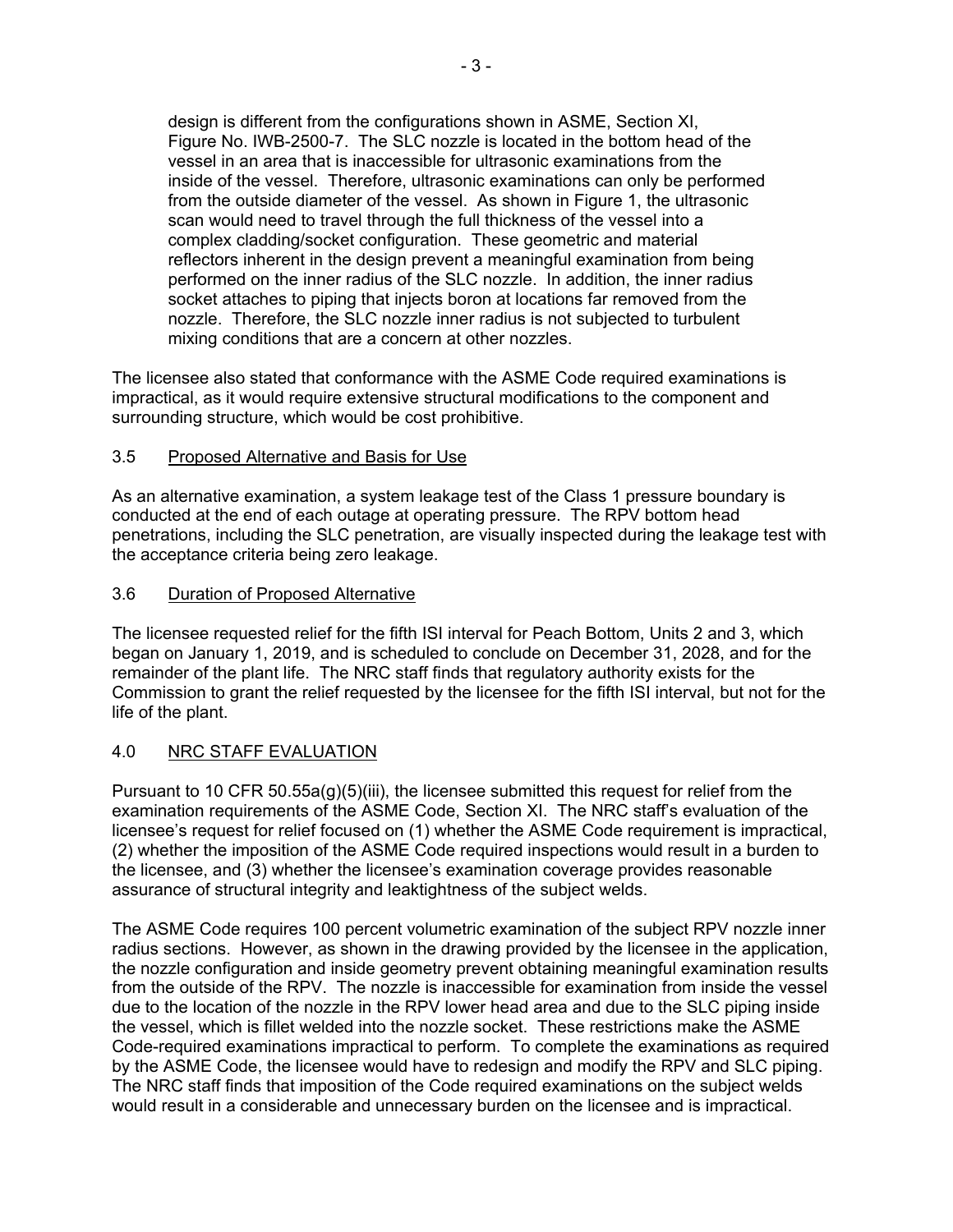The licensee is not able to obtain coverage of the 2-inch SLC nozzle inner radius section. In addition, because of the design of the nozzle, the SLC nozzle inner radius is not subjected to turbulent mixing conditions that are a concern at other nozzles. However, there are several other inner radius sections on similarly-sized nozzles in the RPV that are examined per ASME Code requirements. Therefore, any significant patterns of degradation should be detected by the other examinations in a timely manner. Therefore, the staff has determined that the licensee's corrective action, trending, and monitoring programs provide reasonable assurance that if any emerging aging degradation were to be detected in the SLC nozzle, the corrective actions would be expected to resolve the issue in a timely manner. The staff noted that previous operating experience to date in the SLC nozzle indicates that there is no active aging degradation mechanism, including intergranular stress corrosion cracking. During each outage, a system leakage test at operating pressure was conducted for the ASME Code Class 1 pressure boundary components and, to date, no leakage was detected in the SLC nozzle.

Based on the licensee's information provided and the staff evaluation as stated above, the staff determined that there is reasonable assurance that the SLC nozzle will maintain its structural integrity, leaktightness, and functionality during the service. The staff's evaluation was based on the following: (1) the SLC nozzle inner radius is not subjected to turbulent mixing conditions, which is validated by the operating experience (no cracking) to date in the SLC nozzle inner radius; (2) there is no active aging degradation mechanism, including intergranular stress corrosion cracking in the SLC nozzle; and (3) the licensee will perform system leakage test and associated VT-2 visual examination every refueling outage.

### 5.0 CONCLUSION

As set forth above, the NRC staff determines that the licensee has demonstrated that the proposed alternative provides reasonable assurance of structural integrity of the SLC nozzle. The NRC staff determines that granting relief pursuant to 10 CFR 50.55a(g)(6)(i) is authorized by law, will not endanger life or property or the common defense and security, and is otherwise in the public interest, giving due consideration to the burden upon the licensee that could result if the requirements were imposed on the facility. Accordingly, the NRC staff concludes that the licensee has adequately addressed all the regulatory requirements set forth in 10 CFR 50.55a(g)(6)(i). Therefore, the NRC staff grants the use of this alternative for the fifth ISI interval for Peach Bottom.

All other requirements of the ASME Code, Section XI, for which relief has not been specifically requested and authorized by NRC staff remain applicable, including third-party review by the Authorized Nuclear Inservice Inspector.

Principal Contributor: S. Cumblidge

Date: December 2, 2019